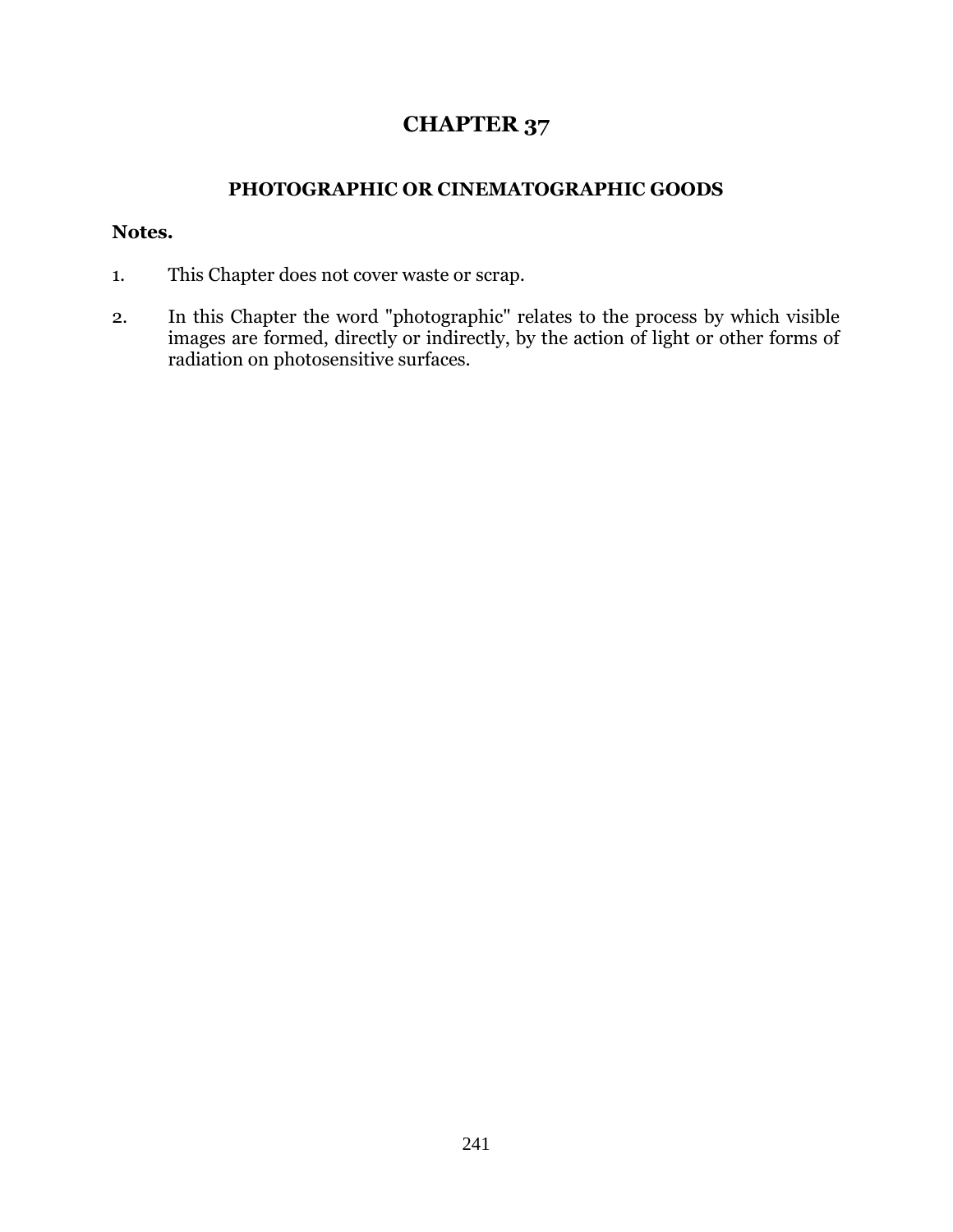| <b>HS</b> | <b>CET</b> | PR <sub>1</sub> | <b>DESCRIPTION OF GOODS</b>                                                                                                                                                                                         | <b>DUTY</b><br><b>RATE</b> | <b>UNIT</b> | <b>SITC</b><br><b>REV4</b> |
|-----------|------------|-----------------|---------------------------------------------------------------------------------------------------------------------------------------------------------------------------------------------------------------------|----------------------------|-------------|----------------------------|
| 37.01     |            |                 | Photographic plates and film in the flat, sensitized,<br>unexposed, of any material other than paper,<br>paperboard or textiles; instant print film in the flat,<br>sensitized, unexposed, whether or not in packs. |                            |             |                            |
| 3701.10   | 00         |                 | - For X-ray                                                                                                                                                                                                         | Free                       | kg/m2       | 882.21                     |
| 3701.20   | $00\,$     |                 | - Instant print film                                                                                                                                                                                                | 5%                         | kg          | 882.22                     |
| 3701.30   | 00         |                 | - Other plates and film, with any side exceeding 255 mm                                                                                                                                                             | 5%                         | kg/m2       | 882.23                     |
| 3701.90   |            |                 | - Other:                                                                                                                                                                                                            |                            |             |                            |
| 3701.91   | 00         |                 | - - For colour photography (polychrome)                                                                                                                                                                             | 5%                         | kg          | 882.24                     |
| 3701.99   | 00         |                 | - - Other                                                                                                                                                                                                           | 5%                         | kg/m2       | 882.29                     |
| 37.02     |            |                 | Photographic film in rolls, sensitized, unexposed, of<br>any material other than paper, paperboard or<br>textiles;<br>instant print film in rolls, sensitized, unexposed.                                           |                            |             |                            |
| 3702.10   | 00         |                 | - For X-ray                                                                                                                                                                                                         | Free                       | kg/m2       | 882.31                     |
| 3702.30   |            |                 | - Other film, without perforations, of a width not exceeding 105 mm:                                                                                                                                                |                            |             |                            |
| 3702.31   | 00         |                 | - - For colour photography (polychrome)                                                                                                                                                                             | 20%                        | Kg/u        | 882.33                     |
| 3702.32   | 00         |                 | - - Other, with silver halide emulsion                                                                                                                                                                              | 20%                        | kg/m2       | 882.34                     |
| 3702.39   | 00         |                 | - - Other                                                                                                                                                                                                           | 20%                        | kg/m2       | 882.35                     |
| 3602.40   |            |                 | - Other film, without perforations, of a width exceeding<br>105 mm:                                                                                                                                                 |                            |             |                            |
| 3702.41   | 00         |                 | - - Of a width exceeding 610 mm and of a length<br>exceeding 200 m, for colour photography (polychrome)                                                                                                             | 20%                        | kg/m2       | 882.36                     |
| 3702.42   | 00         |                 | - - Of a width exceeding 610 mm and of a length<br>exceeding 200 m, other than for colour photography                                                                                                               | 20%                        | kg/m2       | 882.37                     |
| 3702.43   | 00         |                 | - - Of a width exceeding 610 mm not exceeding 200 m                                                                                                                                                                 | 20%                        | kg/m2       | 882.38                     |
| 3702.44   | 00         |                 | -- Of a width exceeding 105 mm but not exceeding 610<br>mm                                                                                                                                                          | 20%                        | kg/m2       | 882.391                    |
| 3702.50   |            |                 | - Other film, for colour photography (polychrome):                                                                                                                                                                  |                            |             |                            |
| 3702.52   | 00         |                 | - - Of a width not exceeding 16 mm                                                                                                                                                                                  | 20%                        | kg/m        | 882.393                    |
| 3702.53   | $00\,$     |                 | - - Of a width exceeding 16 mm but not exceeding 35<br>mm and of a length not exceeding 30 m, for slides                                                                                                            | 20%                        | kg/m        | 882.394                    |
| 3702.54   | 00         |                 | - - Of a width exceeding 16 mm but not exceeding 35<br>mm and of a length not exceeding 30 m, other than for<br>slides                                                                                              | 5%                         | kg/m        | 882.395                    |
| 3702.55   | $00\,$     |                 | - - Of a width exceeding 16 mm but not exceeding 35<br>mm and of a length exceeding 30 m                                                                                                                            | 5%                         | kg/m        | 882.396                    |
| 3702.56   | 00         |                 | - - Of a width exceeding 35 mm                                                                                                                                                                                      | 20%                        | kg/m        | 882.397                    |
| 3702.90   |            |                 | - Other:                                                                                                                                                                                                            |                            |             |                            |
| 3702.96   | $00\,$     |                 | - - Of a width not exceeding 35 mm and of a length not<br>exceeding 30 m                                                                                                                                            | 5%                         | kg/m        | 882.3992                   |
| 3702.97   | $00\,$     |                 | - - Of a width not exceeding 35 mm and of a length<br>exceeding 30 m                                                                                                                                                | 5%                         | kg/m        | 882.3993                   |
| 3702.98   | $00\,$     |                 | - - Of a width exceeding 35 mm                                                                                                                                                                                      | 20%                        | kg/m        | 882.3994                   |